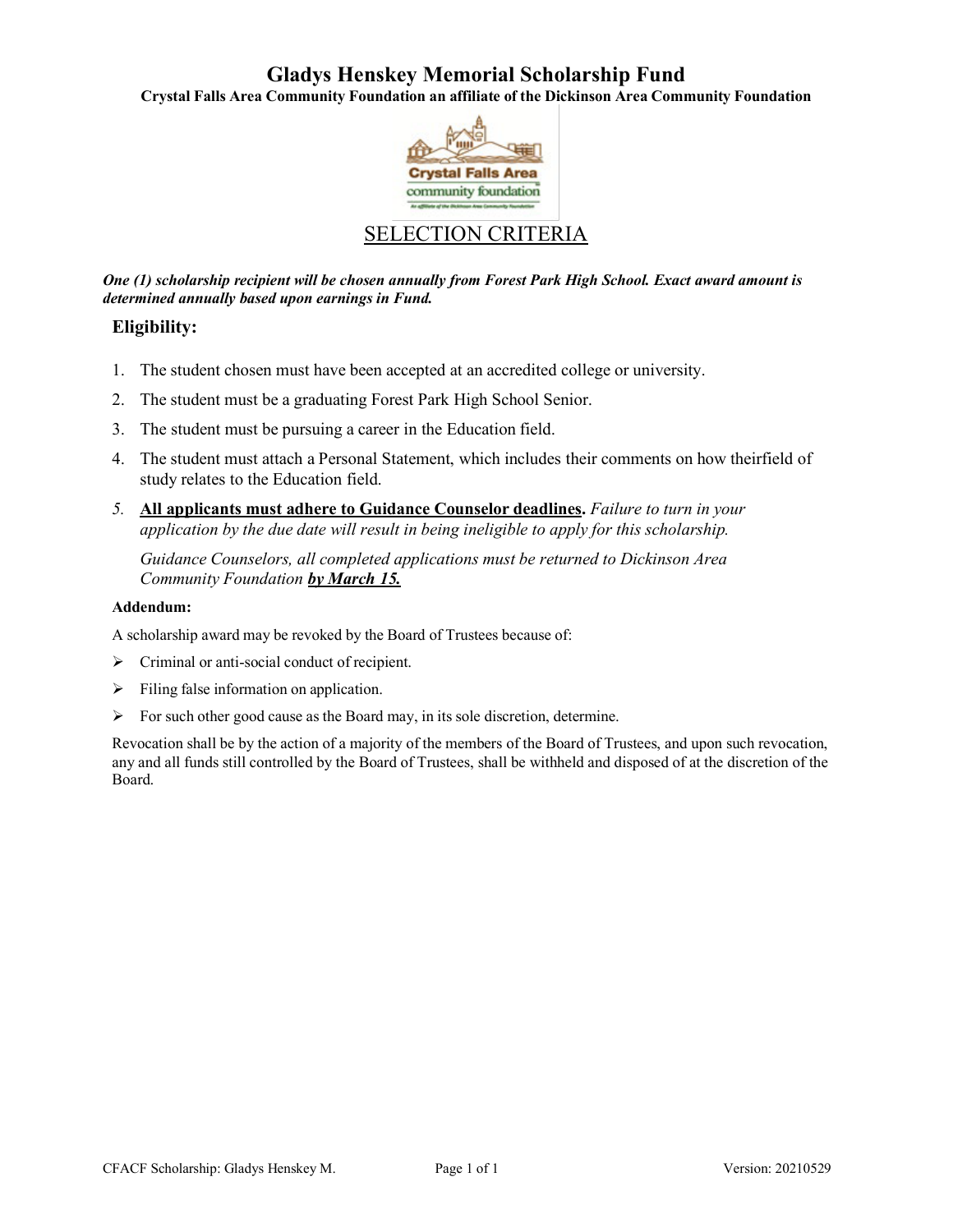

# *Gladys Henskey Memorial Scholarship*

**Crystal Falls Area Community Foundation Fund an affiliate of the Dickinson Area CommunityFoundation**

| <b>Date</b>                                                                                                                                                    |  |
|----------------------------------------------------------------------------------------------------------------------------------------------------------------|--|
| <b>Full Name</b>                                                                                                                                               |  |
| <b>Street Address</b>                                                                                                                                          |  |
| <b>City ST ZIP Code</b>                                                                                                                                        |  |
| Home & Cell Phone                                                                                                                                              |  |
| GPA:                                                                                                                                                           |  |
| <b>E-Mail (Required)</b>                                                                                                                                       |  |
| In what extra-curricular activities did you participate in? (Include both in-school activities and<br>volunteer activities outside of school)                  |  |
|                                                                                                                                                                |  |
| Did you work during the school year? No<br>If yes, how many hours/week?                                                                                        |  |
| Name of College or University you plan to attend:                                                                                                              |  |
| Have you applied for admission?                                                                                                                                |  |
| Have you been accepted?                                                                                                                                        |  |
| Intended field of study:                                                                                                                                       |  |
| Have you applied for other scholarships?                                                                                                                       |  |
| Have you been granted a scholarship? If so, name of scholarship & amount:                                                                                      |  |
|                                                                                                                                                                |  |
| Please include the following with the application:                                                                                                             |  |
| A personal statement which includes your comments on how your field of study relates to the<br>1.<br>education field.<br>Copy of high school transcripts<br>2. |  |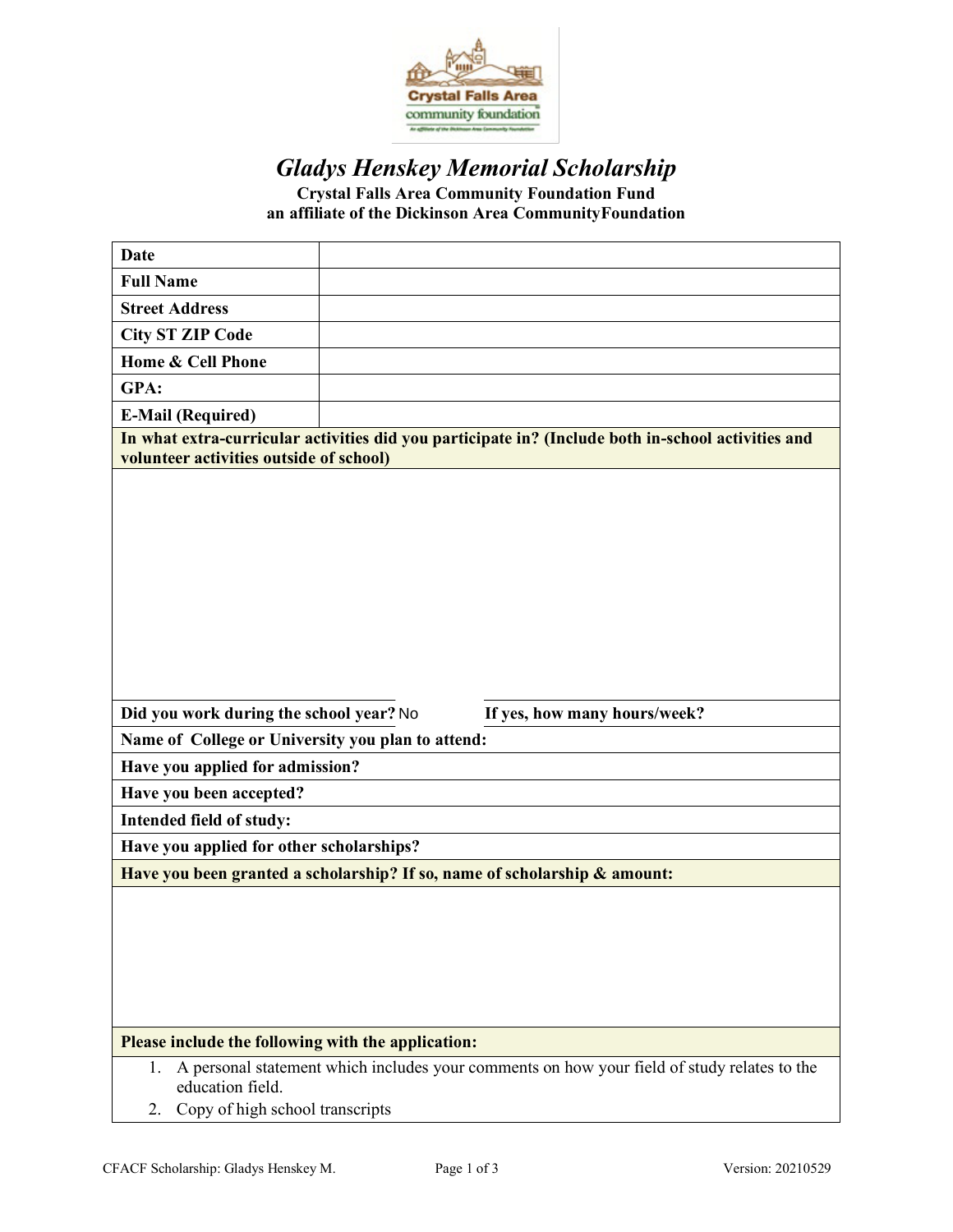

#### **Application Deadline**

**All applicants must adhere to the Guidance Counselor deadlines**. Guidance counselors must forward applications to Dickinson Area Community Foundation by March 15.

#### **Agreement and Signature**

By submitting this application, I affirm that the facts set forth in it are true and complete. I understand any false statements, omissions, or other misrepresentations made by me on this application may result in rejection of this application.

Name (printed)

Signature

Date

#### **Parent Application Form**

Name of parent or guardian completing this form: Home address:

Phone:

Email Address:

**Do you have any dependents other than your own family or other extenuating circumstances that should be considered? If yes, please explain:**

**Note here any statements you may wish to make which assist the scholarship selection committee in consideration of the applicant:**

#### **Agreement & Signature:**

I affirm that the statements above are true and complete. I understand any false statements, omissions, or other misrepresentations made by me on this application may result in rejection of this application.

Signature of parent or guardian:

Date: